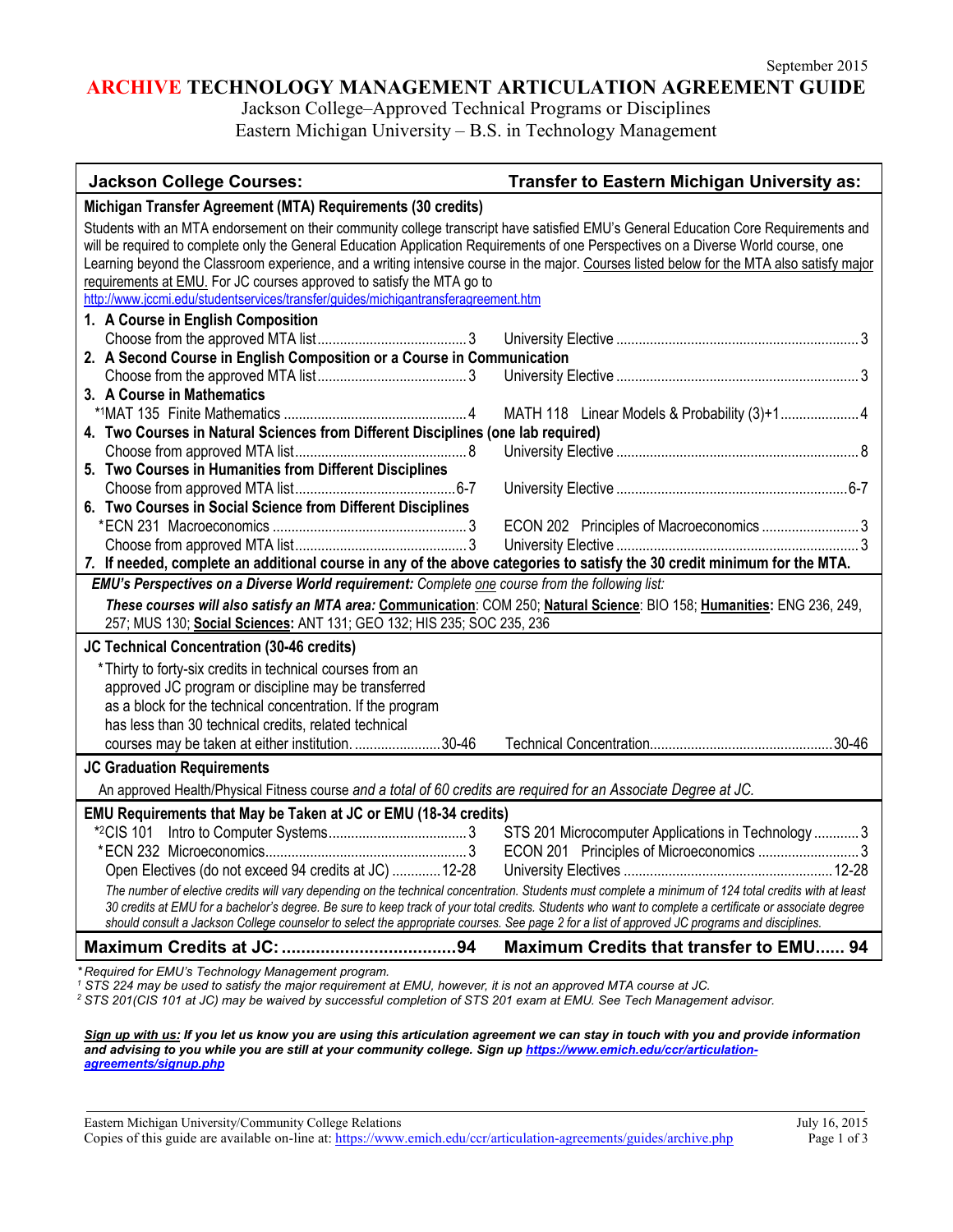# **ARCHIVE TECHNOLOGY MANAGEMENT ARTICULATION AGREEMENT GUIDE**

Jackson College–Approved Technical Programs or Disciplines Eastern Michigan University – B.S. in Technology Management

| <b>Completion of EMU's Technology Management</b>                    |                                                         |
|---------------------------------------------------------------------|---------------------------------------------------------|
| <b>Program</b>                                                      | <b>Approved JC Programs and Disciplines</b>             |
|                                                                     | 3-D Design and Animation                                |
| $(30-33 \text{ credits})$<br><b>Major Requirements</b>              | Accounting                                              |
| <b>Core Courses (18 credits)</b>                                    | <b>Administrative Assistant</b>                         |
|                                                                     | <b>Alternative Energy</b>                               |
| TM 212<br>Management of Technological Change 3                      | Automotive Service Technology                           |
| TM 311<br>Information Technology Mgmt & Organizations  3            | <b>Aviation Flight Technology</b>                       |
| <sup>1</sup> TM 314W Sociotechnical Systems Appr to Proc Imprvmt  3 | <b>Business Administration</b>                          |
|                                                                     | <b>Climate Control Technology</b>                       |
| Senior Seminar in Technology Management  3<br>TM 415                | Computer Information Systems-all options                |
| <b>Technology Mgmt Electives (12-15 credits)</b>                    | <b>Computer Support</b>                                 |
|                                                                     | <b>Corrections and Law Enforcement</b>                  |
| (At least 3 hours at the 300/400 level must be completed.)          | E-Commerce/Web Technology                               |
| ACC 130 Accounting for Non-business majors(3)                       | Electronic Technology                                   |
| ACC 240 Prin of Financial Accounting (3)                            | <b>Emergency Medical Services</b>                       |
| <b>ACC 241</b><br>Prin of Managerial Accounting (3)                 | Entrepreneurship                                        |
| <b>FIN 350</b><br>Principles of Finance (3)                         | Graphic Design                                          |
| Analysis of Financial Statements (3)<br><b>FIN 358</b>              | Health Management                                       |
| LAW 293 Legal Environment of Business (3)                           | <b>Medical Assistant</b>                                |
| LAW 403 Employment Law (3)                                          | Nursing                                                 |
| MGMT 384 Human Resource Management (3)                              | Radiography                                             |
| MGMT 386 Organizational Behavior & Theory (3)                       | <b>Respiratory Care</b>                                 |
| MGMT 388 Intro to Entrepreneurship (3)                              | Sonography                                              |
| MGMT 480W Management Responsibility & Ethics (WI) (3)               | -Cardiac                                                |
| MKTG 360 Principles of Marketing (3)                                | -General                                                |
| MKTG 369 Advertising (3)                                            | -Vascular                                               |
| MKTG 473 Marketing and Product Innovation (3)                       | Video Production                                        |
| TM 306<br>Quan Analysis of Sustainability Issues (3)                | Web Design                                              |
| TM 308<br>Seminar in Technological Impacts (3)                      | General Studies Degree with approved disciplines        |
| TM 377/378/379 Special Topics (1/2/3)                               | Other programs may be used with approval of the Program |
| <sup>2</sup> TM 387L4 Cooperative Education (3)                     | Coordinator                                             |
| TM 477/478/479 Special Topics (1/2/3)                               |                                                         |
| <b>Additional Requirement (LBC)</b>                                 |                                                         |
| One LBC course or noncredit experience must be completed at         |                                                         |
| EMU. TM 387 Cooperative Education satisfies the LBC                 |                                                         |
| requirement. See the Program Coordinator for other options.         |                                                         |
| Minimum Credits at EMU: 30-33                                       |                                                         |
|                                                                     |                                                         |
| Minimum Credits to Graduate:124                                     |                                                         |
|                                                                     |                                                         |
| The Technology Management program is offered online.                |                                                         |
|                                                                     |                                                         |
|                                                                     |                                                         |

*<sup>1</sup> Satisfies EMU's "Writing Intensive" requirement*

*<sup>2</sup> Satisfies EMU's "Learning beyond the Classroom" requirement*

*NOTE: If sufficient credits are not transferred, additional credits must be completed at EMU to satisfy the minimum of 124 credit hours required to graduate.*